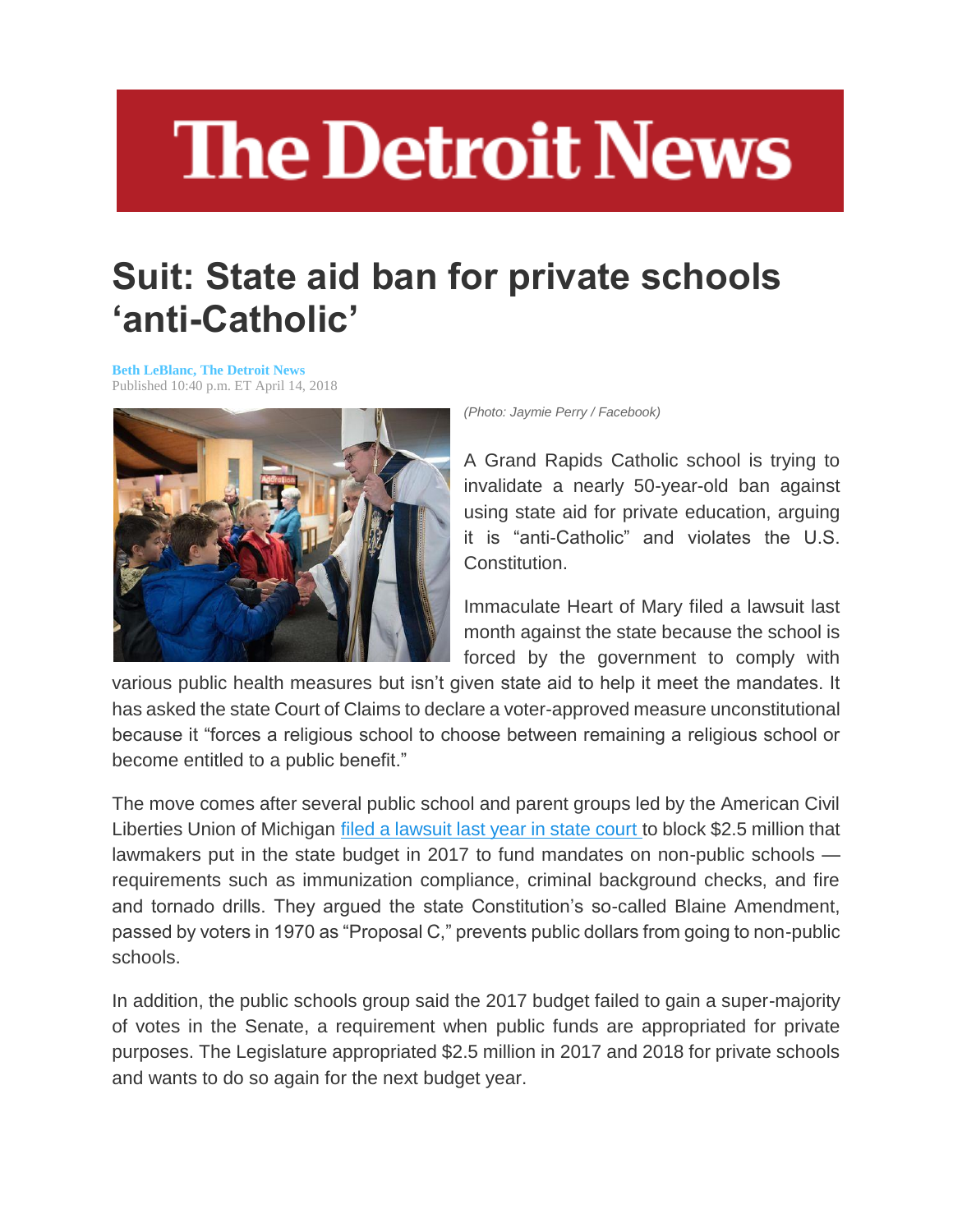The court granted an injunction that stopped the release of the money, and the original ACLU lawsuit is scheduled for a hearing in Detroit on Monday. Lawyers who filed the Grand Rapids suit made a motion Tuesday to consolidate their case with the 2017 lawsuit and are awaiting a decision.

The Grand Rapids school's lawsuit argues the state's so-called Blaine Amendment was developed in a furor of "anti-Catholic sentiment" and should be disregarded in the debate over the \$2.5 million state allocation for non-public schools.

"The Blaine Amendment is unconstitutional discrimination of religion," said John Bursch, one of the lawyers bringing the suit.

Although the withheld money accounts for a minuscule portion of the \$16 billion education budget, opponents fear that allowing it would set a precedent for larger subsidies to private schools.

"We know that voters many years ago voted not to have vouchers in the state, and we really see this as a back-door way to get vouchers," said Chris Wigent, executive director for Michigan Association of School Administrators.

In 2000, state voters defeated by 69-31 percent a ballot proposal to let parents in some struggling school districts use up to \$3,100 in public money to pay for their child's tuition at a private or religious school. The effort was led by Grand Rapids area school choice advocate Betsy DeVos, who became President Donald Trump's education secretary in 2017. Voters overwhelmingly defeated a similar voucher proposal in 1978.

Gov. Rick Snyder, who asked the state Supreme Court to issue an opinion on the allocation in 2016, has proposed eliminating the \$2.5 million allotment in 2018 and 2019 budgets. But House lawmakers included the controversial funding for the third year running in an early draft of the 2019 budget approved Tuesday.

When a group that included Immaculate Heart of Mary School asked to join the state as defendants against the ACLU's suit, the Court of Claims ruled they could not.

Instead, Immaculate Heart of Mary filed the second lawsuit against the state on March 12, asking the court to declare the state aid ban unconstitutional because it violates the free exercise, free speech and equal protection clauses of the U.S. Constitution. The Catholic school asks the state Court of Claims to disperse the roughly \$2.5 million promised in the state's 2017 budget.

In the lawsuit, advocates argued the state aid ban was targeted at Catholic schools seeking public funding and was "intended to curtail the minority but growing Catholic school system."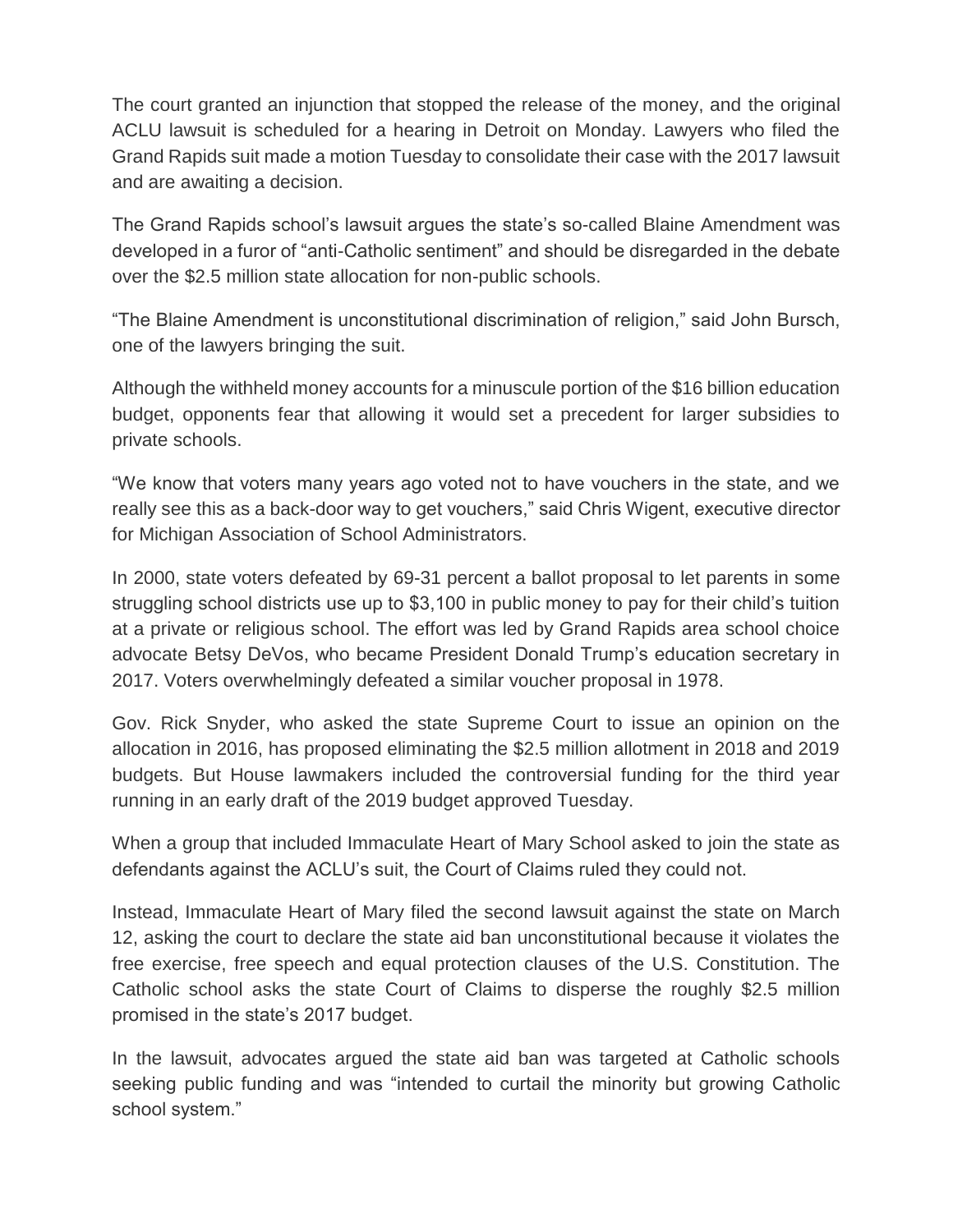The suit includes excerpts from newspaper clippings, advertisements and campaign literature in 1970 that speak to the alleged anti-Catholic basis for the amendment.

"And the religious invective proved successful," the lawsuit said. "Based on anti-Catholic rhetoric, voters narrowly approved Proposal C with 56 percent of the votes cast in November 1970."

A super-majority vote in the Senate was not needed to approve the \$2.5 million in 2017 funding because the aid served a public purpose, said Bursch, former Michigan solicitor general under Attorney General Bill Schuette.

"When you're talking about funds for hundreds of thousands of private school students for the public purpose of safety and welfare, that's clearly a public purpose," he said.

In a March letter to Immaculate Heart of Mary families, the Rev. Troy Nevins said the Grand Rapids school has always completed drills and training, but state guidelines now prevent the school from running those services efficiently.

"The costs associated with the mandates are currently being absorbed by our parishes, parents, and donors, which is not equitable," Nevins wrote. "These services have nothing to do with our educational mission."

Those filing the lawsuit include Immaculate Heart of Mary, parents Stephen and Jennifer Sanford, Republican state Sens. Phil Pavlov of St. Clair and Patrick Colbeck of Canton Township and GOP state Reps. Tim Kelly of Saginaw Township and Kim LaSata of Bainbridge.

Named in the lawsuit are the State of Michigan, Snyder, the Michigan Department of Education and State Superintendent Brian Whiston. The state education department and governor's office declined comment, citing the ongoing litigation.

David Maluchnik, a spokesman for the Michigan Catholic Conference, said the group is not involved in the suit brought by Immaculate Heart of Mary School, but believes it "has merit."

"MCC's focus is on the frivolous suit brought by the ACLU," Maluchnik said. "We are confident that the attorney general, the governor and the state legislature are all correct that the \$2.5 million appropriation is an allowable expenditure by the state."

Steven Norton, executive director of Michigan Parents for Schools, said his group joined the ACLU's lawsuit last year because the \$2.5 million for private schools appeared to be an attempt to chip away at the rules about public funding.